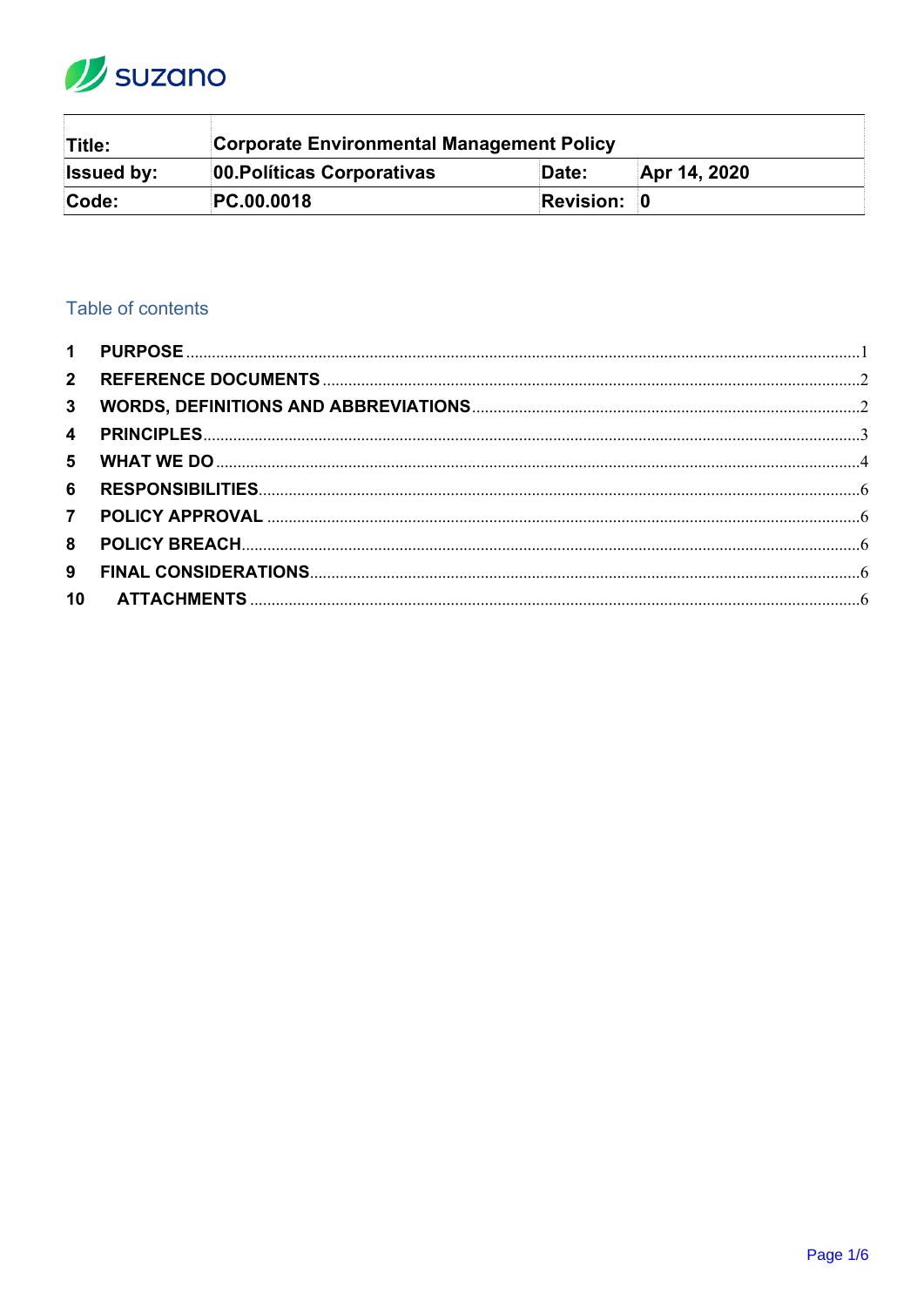

| Title:            | <b>Corporate Environmental Management Policy</b> |                    |              |
|-------------------|--------------------------------------------------|--------------------|--------------|
| <b>Issued by:</b> | 00. Políticas Corporativas                       | Date:              | Apr 14, 2020 |
| Code:             | PC.00.0018                                       | <b>Revision: 0</b> |              |

## <span id="page-1-0"></span>**1 PURPOSE**

The environmental management principles described in this Policy guide the way we operate aiming that the **eco-efficiency (3.1)** of our operations may generate value for the business and **stakeholders (3.2)** of Suzano S.A.

For this purpose, we work on the concept of eco-efficiency in a strategic and systemic approach, which includes cooperation with communities, preserving the environment, combating global warming, seeking to reduce waste and transform waste into resources.

## <span id="page-1-1"></span>**2 REFERENCE DOCUMENTS**

- Suzano S.A Code of Conduct;
- ABNT NBR ISO 14001 Environmental management system;
- FSC-STD-40-005 Requirements for the Consumption of Controlled Wood FSC®;
- FSC-STD-BRA-01 Plantations;
- ABNT NBR 14789 Forest management Principles, criteria and indicators for forest plantations.

## <span id="page-1-2"></span>**3 WORDS, DEFINITIONS AND ABBREVIATIONS**

### **3.1**

### **Eco-efficiency**

management strategy of doing more with less, combining environmental and economic performance, allowing for more efficient production processes and the creation of better products, while reducing the use of natural resources, the generation of waste and pollution in the value chain. Source: World Business Council for Sustainable Development - WBCSD.

### **3.2**

### **Stakeholders**

Person or organization that may be affected by a decision or activity arising from our processes. EXAMPLE: Customers, communities, suppliers, investors and employees.

### **3.3**

**IPPC** 

Internacional Plant Protection Convention

**3.4**

#### **IFC**

Internacional Finance Corporate

**3.5**

### **ISO**

International Organization for Standardization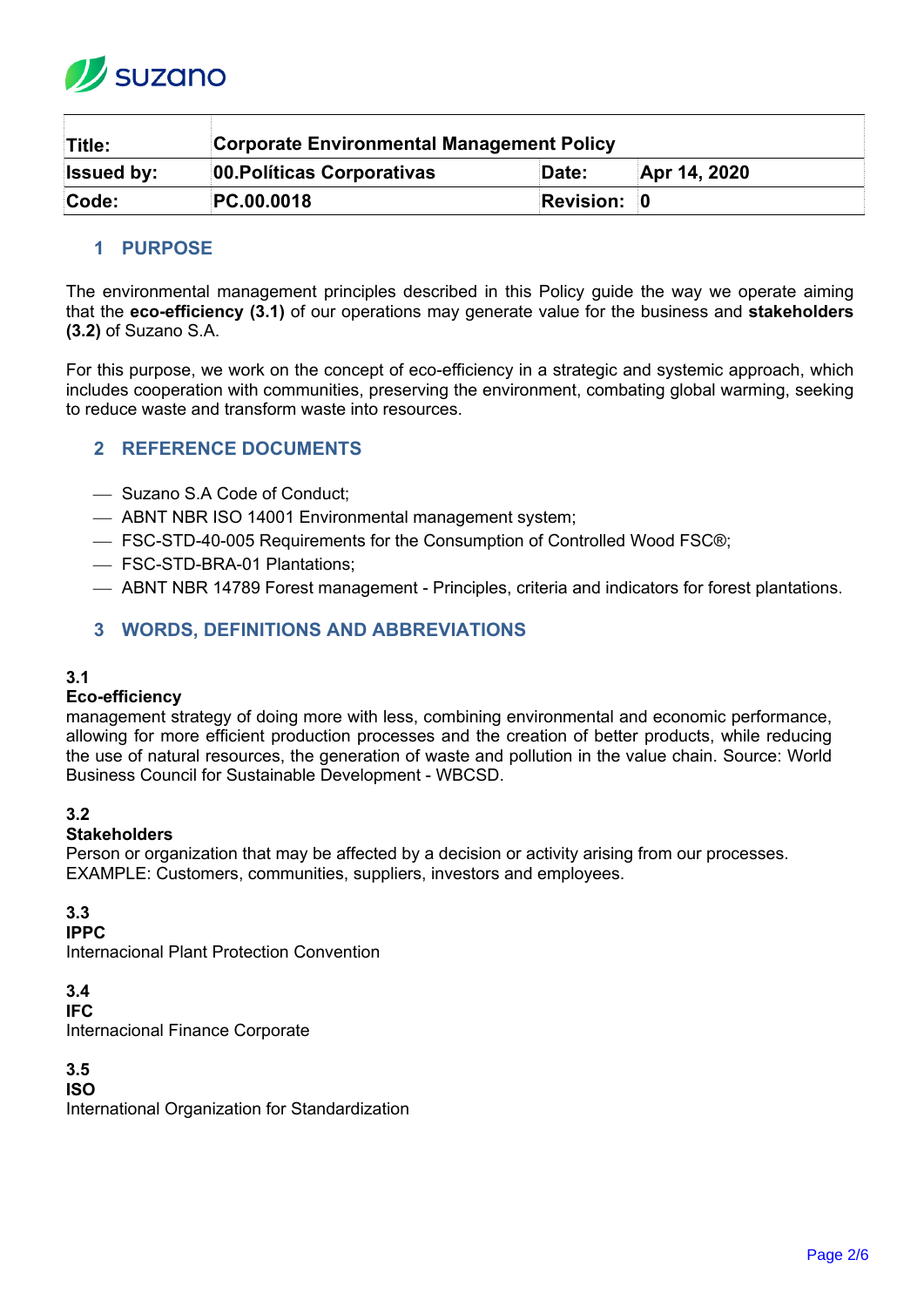

| Title:            | <b>Corporate Environmental Management Policy</b> |                    |              |  |
|-------------------|--------------------------------------------------|--------------------|--------------|--|
| <b>Issued by:</b> | 00. Políticas Corporativas                       | Date:              | Apr 14, 2020 |  |
| Code:             | PC.00.0018                                       | <b>Revision: 0</b> |              |  |

## **3.6**

**FSC®** 

Forest Stewardship Council

## **3.7**

**PEFC**

Programme for the Endorsement of Forest Certification

## **3.8**

## **CERFLOR**

Brazilian Forest Certification Programme

### **3.8**

### **High Conservation Value Areas**

Areas, forest or not, that have significant social and environmental values, such as protection of watersheds, presence of endangered species, areas of customary use by local communities, among others.

### **3.9**

### **Environmental Conservation Unit**

territorial space and its environmental resources, including jurisdictional waters, with relevant natural characteristics, legally instituted by the Government, with conservation objectives and defined limits, under a special administration regime, to which adequate guarantees of protection apply Source: Law 9985 - National System of Nature Conservation Units (SNUC)

## <span id="page-2-0"></span>**4 PRINCIPLES**

Fostering the eco-efficiency of Suzano S.A.'s operations, seeking to do more with less, using environmental management practices that:

- **Use natural resources in a balanced way, such as: water, land and inputs;**
- **Conserve ecosystems and their biodiversity;**
- Ensure efficiency in the treatment of atmospheric emissions and effluents;
- **Promote the reuse of waste and the reduction of its sending to landfills;**
- **Optimize energy performance;**
- Help to combat climate change.
- Respect all environmental legislation applicable to our operations: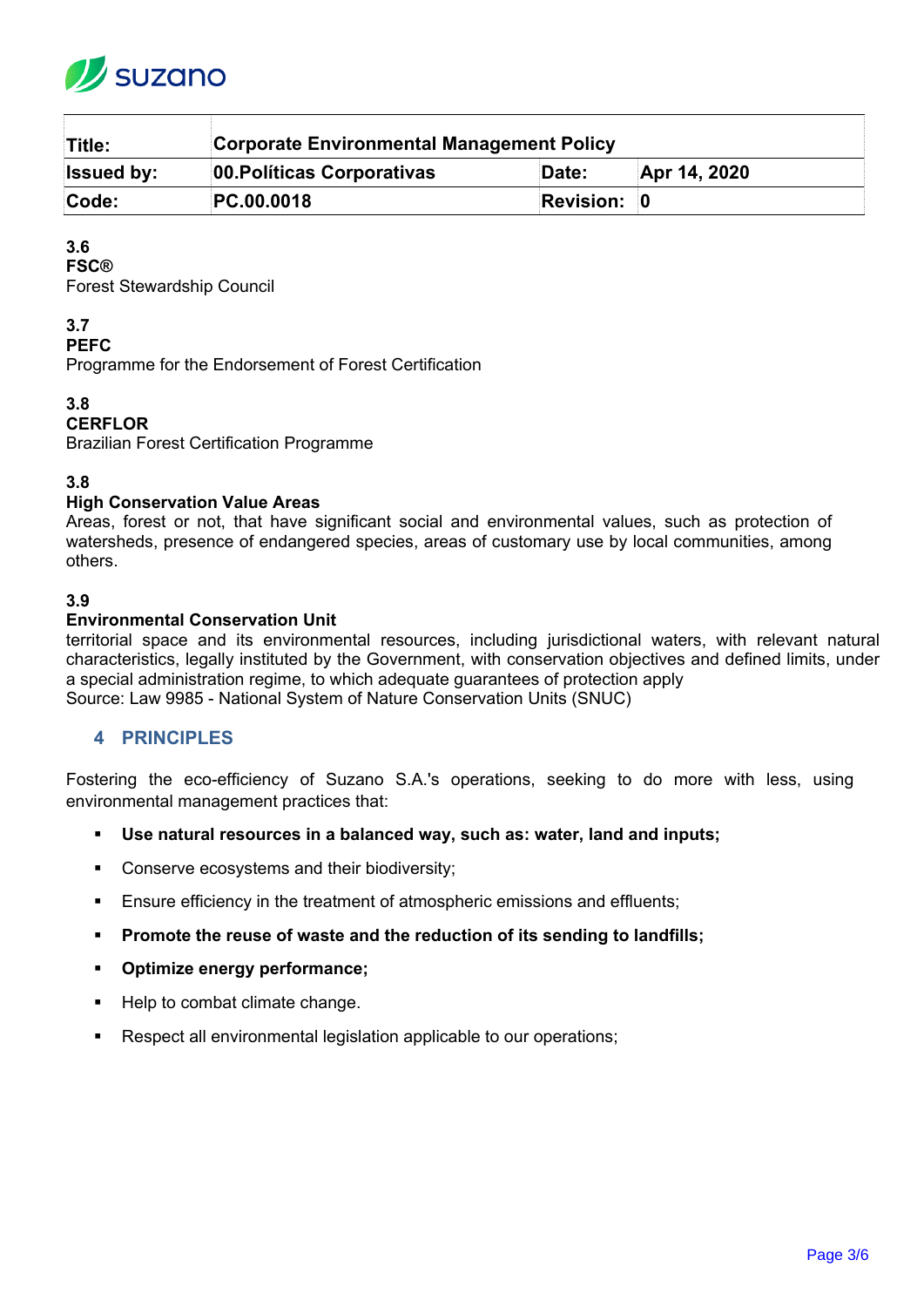

| Title:            | Corporate Environmental Management Policy |                    |              |
|-------------------|-------------------------------------------|--------------------|--------------|
| <b>Issued by:</b> | 00. Políticas Corporativas                | Date:              | Apr 14, 2020 |
| Code:             | PC.00.0018                                | <b>Revision: 0</b> |              |

## <span id="page-3-0"></span>**5 WHAT WE DO**

Eco-efficiency, responsible social and environmental conduct and the generation of shared value are part of Suzano S.A's business model and guide our daily lives. For each activity developed:

- we map the environmental aspects that may be affected,
- we assess risks and determine prevention, control and mitigation measures for potential negative impacts and expansion of positive ones.

The processes that contribute to or may impact this dynamic are managed through environmental management systems and sustainable forest management, implemented and certified according to voluntary standards of internationally recognized organizations, such as IPPC, IFC, ISO, FSC® and PEFC/CERFLOR . To guarantee the integrity and continuous improvement of these systems, we are audited annually by independent certification bodies, we carry out internal audits.

We develop products with a renewable base, free of elemental chlorine that have a reduced impact on the environment and foster the bioeconomy globally. In addition, we have long-term goals that guide the continuous improvement of the environmental management system.

## **CLIMATE CHANGES**

We contribute to mitigating the effects of climate change through:

- sequestration and carbon stock promoted by our eucalyptus plantations and the preservation and restoration of conservation areas.
- conduct of an annual inventory of greenhouse gases, following internationally recognized methodologies, seeking, in addition to transparency with interested parties, to assertively direct resources to mitigate climate and global warming factors.
- initiatives aimed at improving the efficiency of operations at the Industrial Units, plantations and logistics, including the optimization of resources and reduction of consumption of fossil fuels.

## **PRESERVATION OF THE ENVIRONMENT**

The way we cultivate eucalyptus, intercalating areas destined for conservation and planting allows the formation of ecological corridors, benefiting the support of natural cycles, as well as the maintenance and increase of fauna and flora species.

In our Industrial Units, we work in the search for process efficiency, with the objective of reducing the consumption of water, energy, chemicals and waste generation through the closing of circuit and the reuse of materials. We adopt the concept of the 4Rs (rethink, reduce, reuse, recycle) to mitigate the generation of effluents, atmospheric emissions and the generation of solid waste. The energy used in manufacturing processes is largely generated from eucalyptus biomass.

To ensure the mitigation of negative impacts generated by our operations, we constantly monitor: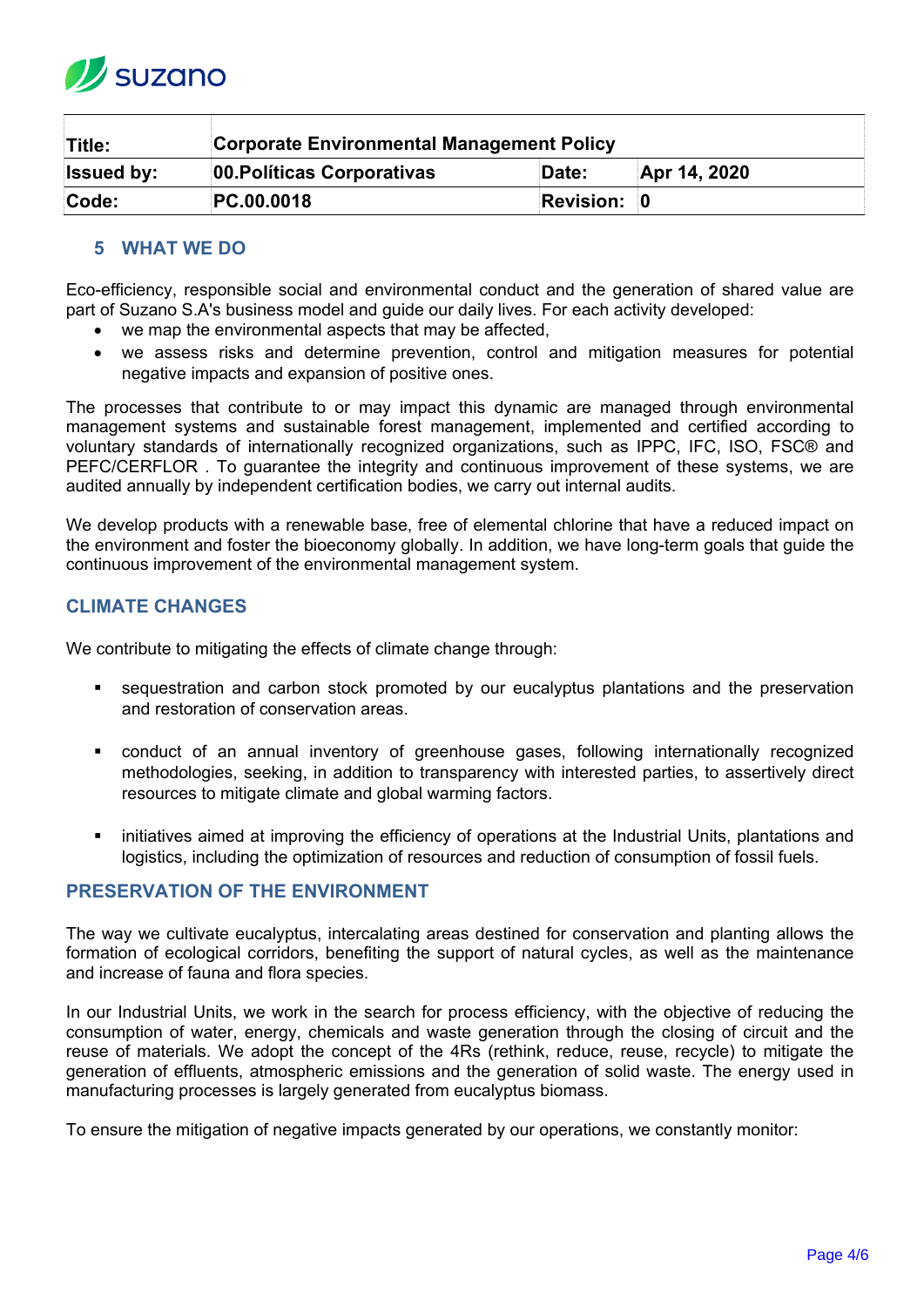

| Title:            | <b>Corporate Environmental Management Policy</b> |             |              |
|-------------------|--------------------------------------------------|-------------|--------------|
| <b>Issued by:</b> | 00. Políticas Corporativas                       | Date:       | Apr 14, 2020 |
| Code:             | PC.00.0018                                       | Revision: 0 |              |

- The quality of effluents.
- **Atmospheric emissions.**
- **Waste generation.**
- Water intake and consumption.
- **Energy consumption.**
- **Fauna and flora.**
- **Quantitative and qualitative water parameters in watersheds and sea.**

In addition, we invest in initiatives that make it possible to:

- Optimize the use of water in our plantations, through methodologies for calculating water balance.
- Develop continuous actions to raise awareness and fight fires with employees and communities.
- Maintain in our areas of operation private Environmental Conservation Units recognized by governmental bodies.
- **IDENTIFY And preserve High Conservation Value Areas;**
- Restore ecosystems in previously degraded areas.
- Promote the energy and/or agronomic reuse of waste, as well as the development of new uses for such materials.

## <span id="page-4-0"></span>**6 RESPONSIBILITIES**

The Environment (Forestry and Industrial) areas are responsible for the content development, review and dissemination of this Corporate Policy.

# <span id="page-4-1"></span>**7 POLICY APPROVAL**

This Policy is effective for an indefinite period as of the date of its approval by the Executive Board of Suzano S.A.

The Executive Board of Suzano S.A. has exclusive power to change, in any event, this Policy.

### **Note1: if necessary, copies of the resolution on the amendment or revision of the Policy may be sent to interested parties.**